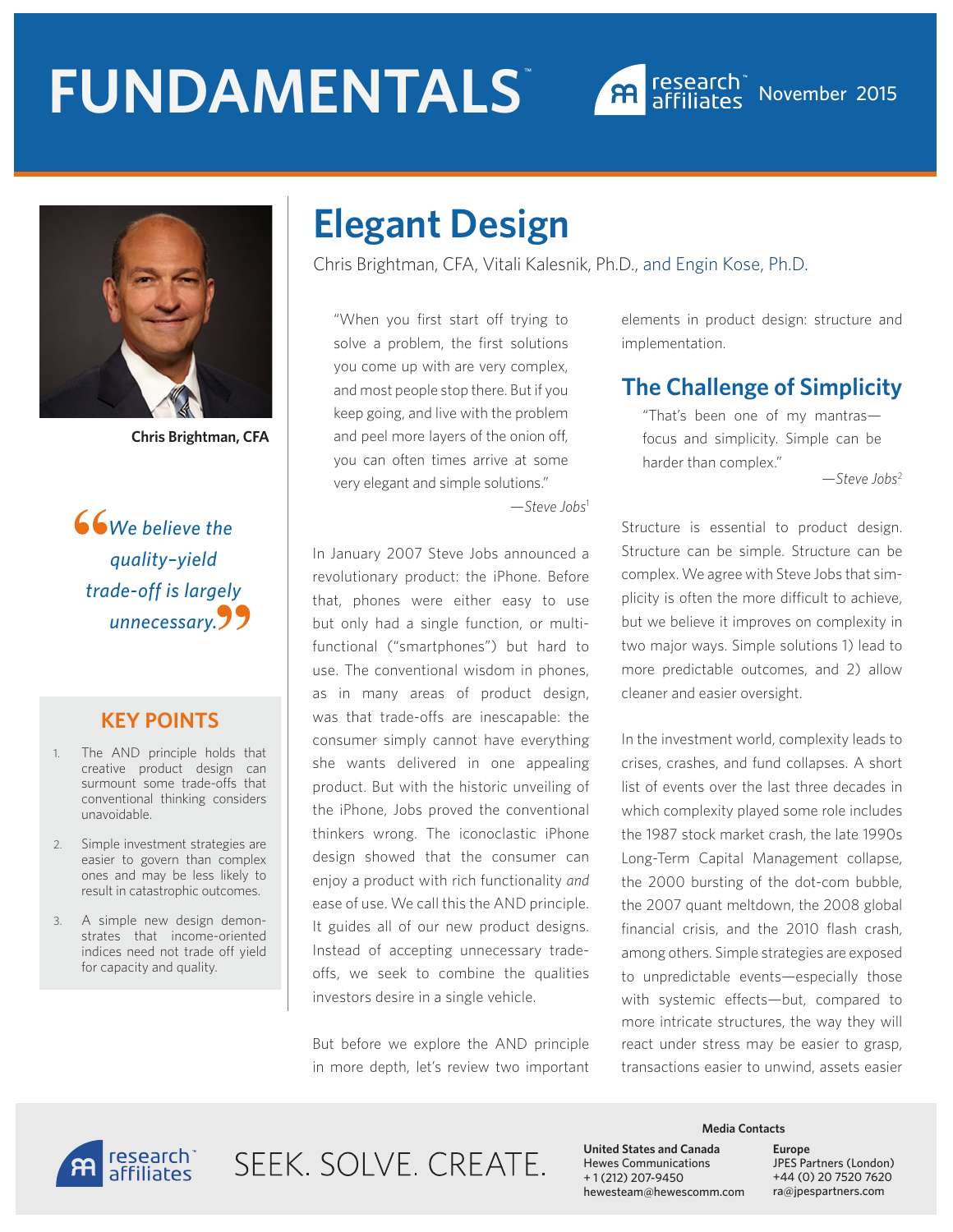to locate, and ownership easier to establish. (Recall the difficulties Lehman's counterparties encountered when they tried to claim derivatives collateral after the firm filed for bankruptcy in 2008.3 ) Simple strategies may be less likely to result in catastrophic outcomes.

The second important advantage of simplicity is easier governance. For institutional investors, it means that an officer can understand and coherently explain to the board what the strategy is doing. Also, during periods of underperformance (let's not kid ourselves, periods of underperformance are inevitable for any strategy), this ability to understand what the strategy is doing helps investors stay with the strategy. For individual investors, simplicity means that at the next BBQ party they will be able to explain why they are staying with the strategy instead of switching to some new "bright and shiny" magical stock that their neighbor just bought.4

#### **A Design That Works**

"Some people think design means how it looks. But of course, if you dig deeper, it's really how it works."

— *Steve Jobs*<sup>5</sup>

Designers charged with developing a new product should start by focusing on how that product can work best. For an investment product, that means they should focus on the components of return most valued by a particular type of investor. For many investors, total return is what matters, but some investors prefer to maximize the income component relative to the capital appreciation, or growth, component. Individual investors, for example, use portfolio income to meet their living expenses; defined benefit pension funds use current income to discharge their obligations to beneficiaries; university endowments need income to pay the institutions' operating expenses; and charitable trusts dispense investment income to support their particular cause. Many investors with an income preference turn to high-yield equity products, those with relatively high dividend distributions.

Currently, investors with a greater preference for income have two product options to choose from: dividend yield– oriented products and dividend grower products. **Figure 1** illustrates how these two products differ in terms of company quality (vertical axis), as measured by the average Standard & Poor's credit rating of the constituent companies, and the dividend yield pick-up, which is the difference between the current dividend yields of the strategy and the benchmark (horizontal axis). The dividend yield– oriented products seek higher dividend– yielding stocks; that is, stocks with a record of high dividend payouts and a low current price. But the low price relative to dividends paid can signal one of two



Note: Both portfolios are equal-weighted. The dividend growers portfolio yield is 3.32%, and the dividend yield–oriented products portfolio yield is 4.76%. The dividend growers portfolio holdings have, on average, higher ratings than those contained in the dividend yield–oriented products portfolio. All values are estimated using U.S. data. Source: Research Affiliates, LLC.

research<br>affiliates **P**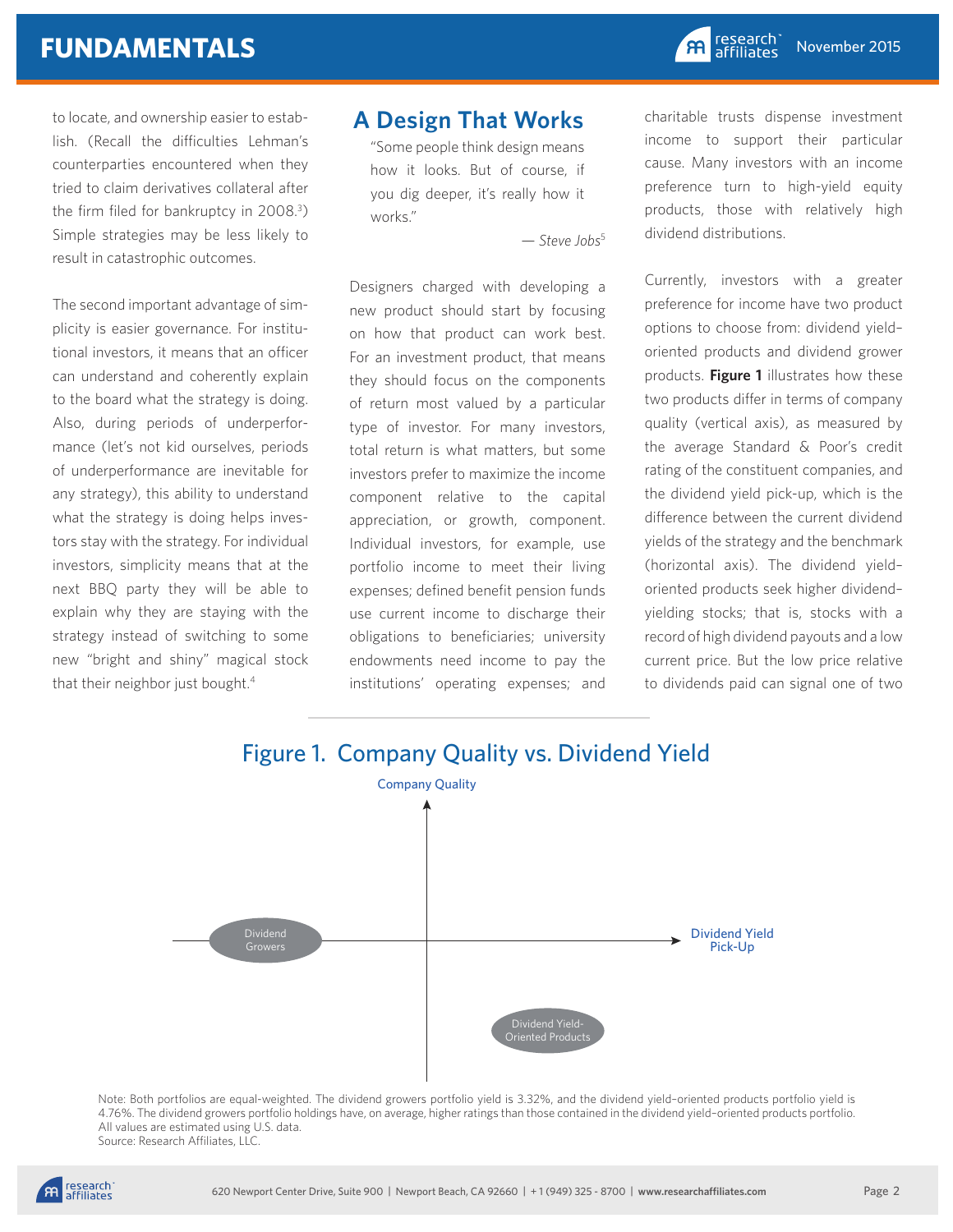things: cheap future dividends (that's what investors want!) or distressed and slow-growing companies that may stop paying dividends in the future (that's what investors want to avoid!).

The dividend grower products seek stocks that have a lengthy history of positive, steady dividend growth. This strong historical record is an indirect proxy for quality and typically signals a healthy company. As a result, dividend grower products generally own higher quality companies than dividend yield– oriented products. But because a stock's history of dividend growth is unrelated to its dividend yield (i.e., no bias exists toward higher yielding stocks), the stocks in this category typically have a lower dividend yield, as indicated in Figure 1, than dividend yield–oriented products.

The consequence is that dividendoriented investors often must make a trade-off between quality and yield. Both high- and low-quality companies can have the same dividend yield. Not knowing which is which can introduce poorly performing companies into a dividend-yield portfolio. Some high-

#### *Let's not kid ourselves, periods of underperformance are inevitable for any strategy.* **"** $66$  ours

yield stocks are cheaply priced equity of high-quality dividend-paying companies. Other high-yield stocks are cheaply priced equity of low-quality companies with unsustainable dividends. Low quality can be explained by one or more of the following considerations: financial distress, unsustainability of profits, and poor accounting practices, sometimes even extending to fraud. Simply paying the lowest price for a given dividend is not an optimal strategy.

*We believe the quality–yield trade-off is largely unnecessary*. The challenge is to find the high-quality companies among those with high dividend yields. In an article we published in June 2015, "The Market for 'Lemons': A Lesson for Dividend Investors," we showed that introducing company-quality screens in selecting stocks for a high dividend– yield portfolio can help investors avoid this trade-off.

**Table 1** summarizes the main points of the "Lemons" article. The first line reports the average return and risk, realized dividend yield, dividend growth rate, and delisting characteristics of a large-cap index, which consists of the 1,000 largest companies by market capitalization. The second line reports the same statistics for a high dividend–yield portfolio, composed of the 200 companies in the large-cap index with the highest dividend yields. The high dividend–yield portfolio includes nine delisted companies, has a higher annual delisting rate per holding, and exhibits a slower future dividend growth rate than the large-cap index.

The 200-stock high dividend–yield portfolio is then divided into two nonoverlapping portfolios composed of the 100 highest quality stocks and the 100 lowest quality stocks. The statistics for these two portfolios are reported in the third and fourth lines, respectively, of Table 1. In the high-quality portfolio, the number of delisted companies drops to zero, the subsequent five-year dividend growth rate increases, the average return improves, and the average volatility decreases. Selecting stocks of overall higher quality will result in higher

## Table 1. U.S. High-Yield Portfolio Controlled for Quality (1964–2014)

|                              | Average<br>Return | Average<br>Volatility | Realized<br><b>Dividend</b><br>Yield | Number of<br><b>Delisted</b><br>Companies | Annual<br>per Holding | Subsequent<br>Delisting Rate 5-year Dividend<br><b>Growth Rate</b> |
|------------------------------|-------------------|-----------------------|--------------------------------------|-------------------------------------------|-----------------------|--------------------------------------------------------------------|
| Large Cap 1000               | 10.2%             | 14.8%                 | 2.9%                                 | 36                                        | $0.07\%$              | 16.4%                                                              |
| High Dividend Yield 200      | 12.3%             | 14.2%                 | 5.6%                                 | 9                                         | 0.09%                 | 15.1%                                                              |
| High Yield, High Quality 100 | 13.4%             | 13.6%                 | 5.4%                                 |                                           | $0.00\%$              | 18.0%                                                              |
| High Yield, Low Quality 100  | 11.4%             | 15.3%                 | 5.7%                                 | 9                                         | 0.18%                 | 11.1%                                                              |

Source: Research Affiliates, LLC, using data from Compustat and CRSP.

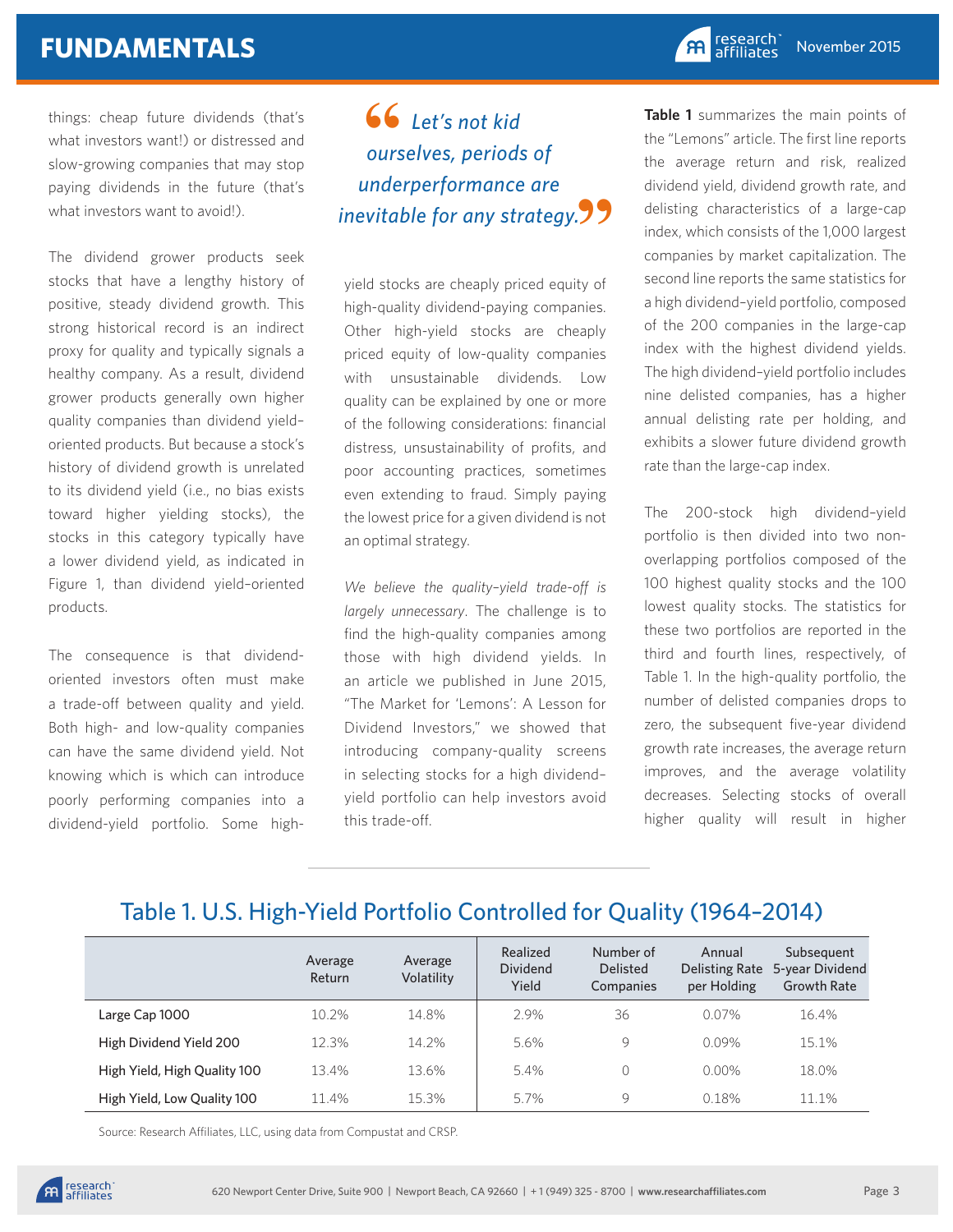performance, significant reduction in the likelihood of defaults, and materially higher future dividend growth rates.

#### **A Simple Elegant Design**

Our design of the RAFI™ equity income strategy follows Steve Jobs' design principles for the iPhone. He believed in what was, until then, self-evidently impossible: cell phone users did not have to choose between functionality and ease of use. They could enjoy both in the same phone. **Figure 2** shows how Jobs clearly illustrated the AND principle on the day he unveiled the iPhone.

Likewise, **Figure 3** illustrates how Research Affiliates is applying the AND principle in the hypothetical RAFI

 *Implementation details are especially important for passive*  strategies.99 **66**<br>det

equity income strategy: dividend-yield investors can enjoy both high yield and high quality.

The yields for dividend growers, dividend yield-oriented products, and the RAFI equity income strategy are 3.32%, 4.76% and 4.83%, respectively. We see that RAFI equity income portfolio has higher average ratings than both dividend growers and dividend yieldoriented products.

#### **(Implementation) Details Matter**

"Details matter, it's worth waiting to get it right."

— *Steve Jobs*<sup>6</sup>

Besides a stable stream of cash flows, investors should also expect overall high total returns from these strategies. Although targeting high yield will provide higher expected total returns, investors may not fully realize these gains if a strategy is not structured to reduce transaction costs. Unfortunately, investors usually ignore liquidity issues related to high yield strategies since they don't directly observe their impact on returns.

#### Figure 2. Steve Jobs' Functionality vs. Ease-of-Use Trade-Off for iPhone



Source: "Steve Jobs – 2007 iPhone Presentation (Part 1 of 2)." YouTube. https://www.youtube.com/watch?v=Etyt4osHgX0 at 00:04:39.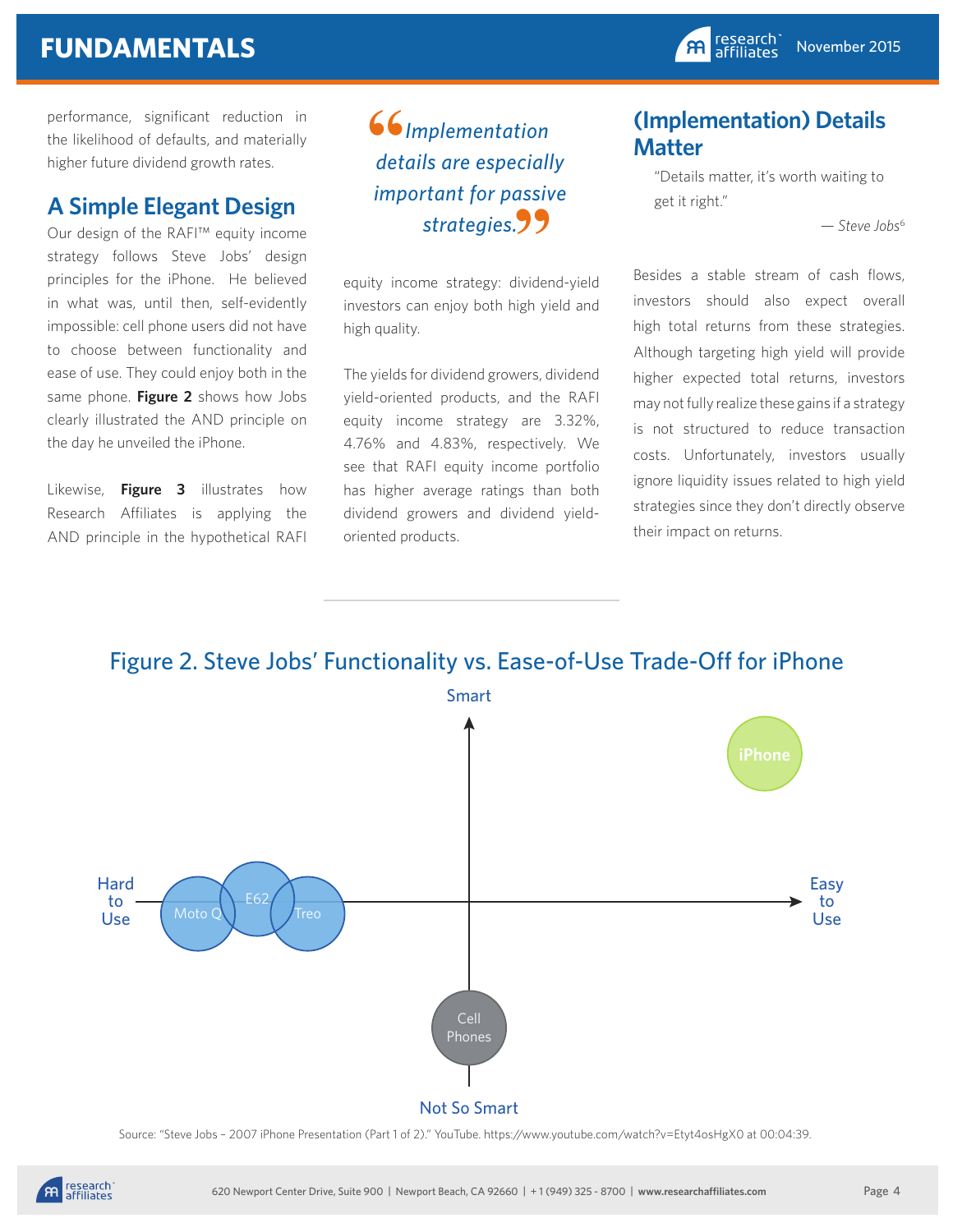

Implementation details matter for both active and passive strategies, but they are especially important for passive strategies. Active managers have inherent advantages over passive managers. Active managers have discretion over when to trade. They also are free from the front running that often arises when they inform the rest of the world what they will be trading—as index fund managers typically have to do. Consequently, in order to transcend the inherent implementation drawbacks associated with passive strategies, they should be constructed to ensure the securities being traded are highly liquid and to minimize their turnover.

A prime determinant of the amount of liquidity available in the implementation process is the weighting mechanism of the strategy. Let's investigate the implications of different weighting approaches through the lens of a high dividend–yielding strategy. At the present time, investors who seek large dividend distributions have three options in how a product assigns weights to stocks: 1) proportional to capitalization weights, 2) equal weighting, and 3) proportional to dividend yields. Each weighting scheme has a unique implication for the liquidity characteristics of the strategy and its investment outcomes. Given these three options, investors are faced with a tradeoff between capacity and dividend yield pick-up.

On the one hand, assigning weights proportional to market capitalization allocates more weight to the companies with larger volumes traded. This results in very high liquidity. That's good. On the other hand, capitalization weighting implicitly assigns weights proportional to prices and, as a result, inversely proportional to yields. Not surprisingly, the capitalization-weighted strategy has the lowest yield pick-up of the three weighting schemes.

The equally weighted strategy allocates identical 1/*n* weights to all stocks with no consideration given to the size of the company or the liquidity of its common stock. Although this removes the negative correlation between yield and weight (i.e., its yield is higher than that of the cap-weighted strategy), it also lowers the liquidity of the strategy.

The third strategy, the dividend yield– weighted strategy, allocates weights proportional to yield. As a result, its yield is higher than the yield of the equally weighted strategy, but without a commensurate gain in liquidity.

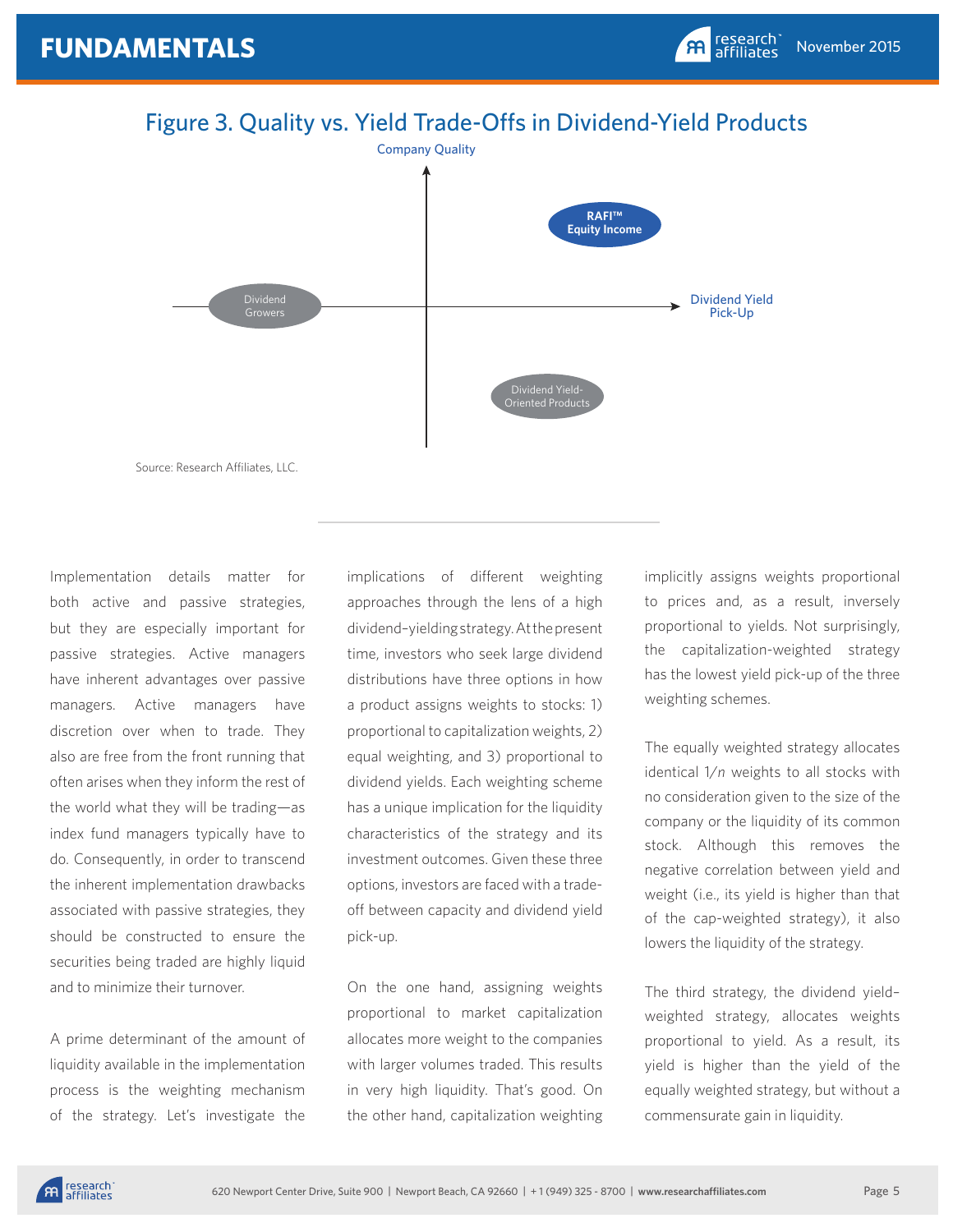So, where does this leave investors? With limited options, investors find themselves between the proverbial rock and a hard place, forced to prioritize two equally valued characteristics of yield and liquidity.

Under the AND principle, however, this trade-off between capacity and yield is largely unnecessary. We believe investors can have both preferences in one product by applying a fundamental weighting approach that intrinsically provides an excellent proxy of liquidity (it assigns larger weights to larger companies on the basis of accounting measures). And unlike capitalization weighting, the fundamental weighting approach is not inversely proportional to company yield.

The RAFI equity income strategy first weights sectors by fundamental weights; then, within sectors, it multiplies the weight of each company by dividend yield to increase the future yield of the strategy. As **Figure 4** illustrates, this weighting scheme provides investors with both high capacity *and* high dividend yield pick-up.

#### **In Closing**

In our view, it is not enough for the investment industry to come up with

product ideas that meet investors' financial needs; products that are genuinely useful should additionally be designed for simplicity and costefficient implementation. (We shouldn't have to add that they should also be priced fairly, with most of the excess return passed along to the investor.) Drawing inspiration from Steve Jobs, we further apply the AND principle to our index design initiatives: we look for ways to build in desirable features that might, at first glance, appear to require compromises. The simulated RAFI equity income index described here is a case in point: it is designed to provide capacity, quality, and yield without trading one off against the other.



Note: The WAMCs are \$114,429 billion, \$32,406 billion, \$33,685 billion, and \$108,905 billion for the cap-weighted, equal-weighted, dividend yield–weighted, and RAFI equity income portfolios, respectively. The corresponding yield pickup numbers are 3.82%, 3.84%, 4.24%, and 4.83%. All values are estimated using U.S. data. Source: Research Affiliates, LLC.

#### Figure 4. Capacity vs. Yield Pick-Up of Four Dividend-Yield Strategies